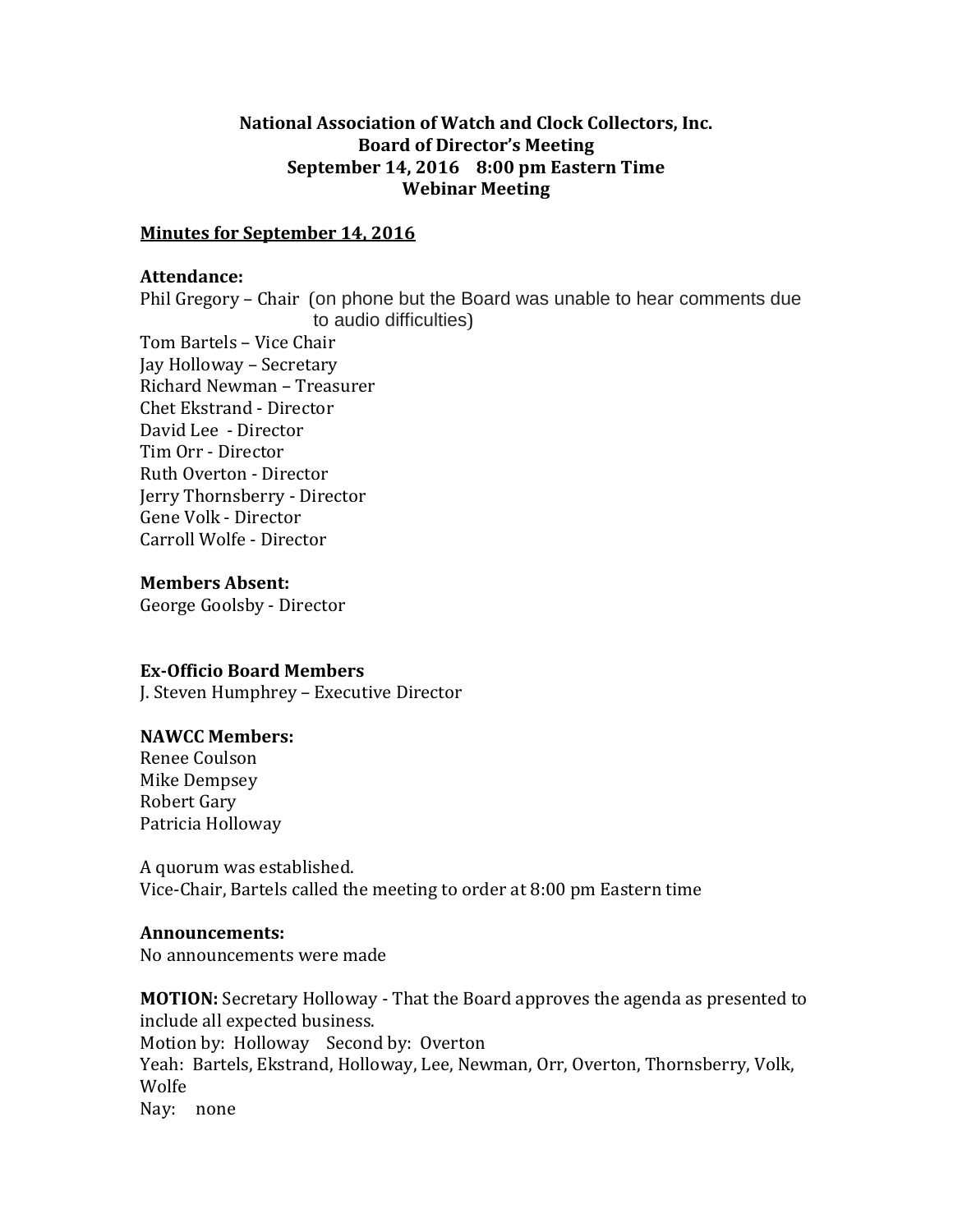Abstain: none Absent: Goolsby, (Gregory was unable to be heard on phone) Motion: Passed

**MOTION:** Secretary Holloway -That the Board approves the minutes of the July 2016 meeting. Motion by: Holloway Second by: Overton Yeah: Bartels, Ekstrand, Holloway, Lee, Newman, Orr, Overton, Thornsberry, Volk, Wolfe Nay: none Abstain: none Absent: Goolsby, (Gregory was unable to be heard on phone) Motion: Passed

**Item:** The next BOD meeting will be held at October 19, 2016 at 8:00 pm Eastern.

**Motion:** Move that we accept the Written Annual Committee Reports as provided per the Standing Rules.

Motion by: Holloway Second by: Thornsberry Yeah: Bartels, Ekstrand, Holloway, Lee, Newman, Orr, Overton, Thornsberry, Volk, Wolfe Nay: none Abstain: none

Absent: Goolsby, (Gregory was unable to be heard on phone) Motion: Passed

**Motion:** That the following amendment be made to the Bylaws Move that the Bylaws, Article III Committees, Section 2, Standing Committee (2) Nominating and Election Committee paragraph 3.

 The NEC shall ensure there are at least two more candidates than open elected Directors positions and two candidates for the elected NEC position to complete the slate of candidates.

 History: The Bylaws now reads: The NEC shall ensure there are two candidates for each open elected Director and elected NEC position and if necessary, nominate sufficient candidates to complete the slate of candidates.

Motion by: Overton Second by: Holloway

Yeah: Bartels, Ekstrand, Holloway, Lee, Newman, Orr, Overton, Thornsberry, Wolfe Nay: none

Abstain: Volk

Absent: Goolsby, (Gregory was unable to be heard on phone) Motion: Passed

**Motion:** That the Board appoint Election America, Mineola, NY as the official agent for the 2017 NAWCC election.

 Reason for motion: To comply with the Standing Rules, VIII, Election, Appointments and References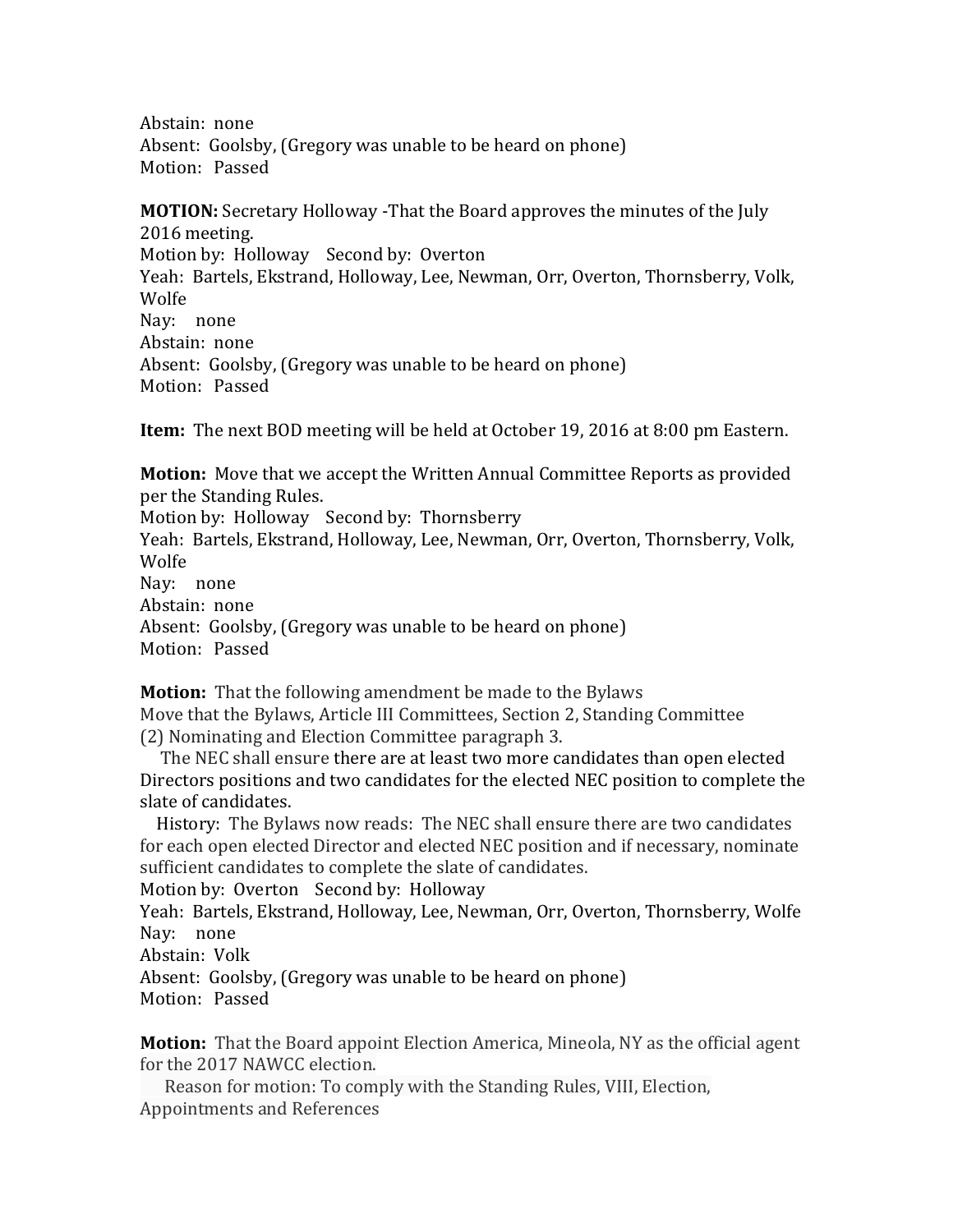Section 3 (b) Counting of Votes

 Each year an independent outside agent (auditor) will be selected by the NEC and approved by the Board. This is the same agent we used in the 2015 election and were very satisfied with their handling of the election and with fee charged. Motion by: Overton Second by: Wolfe

Yeah: Bartels, Ekstrand, Holloway, Lee, Newman, Orr, Overton, Thornsberry, Volk, Wolfe

Nay: none Abstain: none Absent: Goolsby, (Gregory was unable to be heard on phone) Motion: Passed

The Chair opened the floor up to the members who were in attendance to speak. No one in attendance requested to speak.

**MOTION:** Move that the Board go into Executive Session for personnel reasons.

Upon coming out of Executive Session the following motion was made based on action taken during the session.

**MOTION:** Move that the Board adopt the following resolutions:

WHEREAS NAWCC retiring employee, Amy Klinedinst, Associate Editor, has made contributions to the benefit of NAWCC, since March 1998, THEREFORE, BE IT NOW RESOLVED that the Board of Directors of the National Association of Watch and Clock Collectors expresses its sincere appreciation and gratitude to Amy Klinedinst for her exemplary service to horology and the NAWCC.

WHEREAS NAWCC retiring employee, Elise Leytham, Mart Coordinator, has made contributions to the benefit of NAWCC, since December 2002, THEREFORE, BE IT NOW RESOLVED that the Board of Directors of the National Association of Watch and Clock Collectors expresses its sincere appreciation and gratitude to Elise Leytham for her exemplary service to horology and the NAWCC.

WHEREAS NAWCC retiring employee, Nancy Dyer, Archivist, has made contributions to the benefit of NAWCC, since July 2002, THEREFORE, BE IT NOW RESOLVED that the Board of Directors of the National Association of Watch and Clock Collectors expresses its sincere appreciation and gratitude to Nancy Dyer for her exemplary service to horology and the NAWCC.

Motion by: Holloway Second by: Thornsberry Yeah: Bartels, Ekstrand, Holloway, Lee, Newman, Orr, Overton, Thornsberry, Volk, Wolfe Nay: none Abstain: none Absent: Goolsby, (Gregory was unable to be heard on phone) Motion: Passed